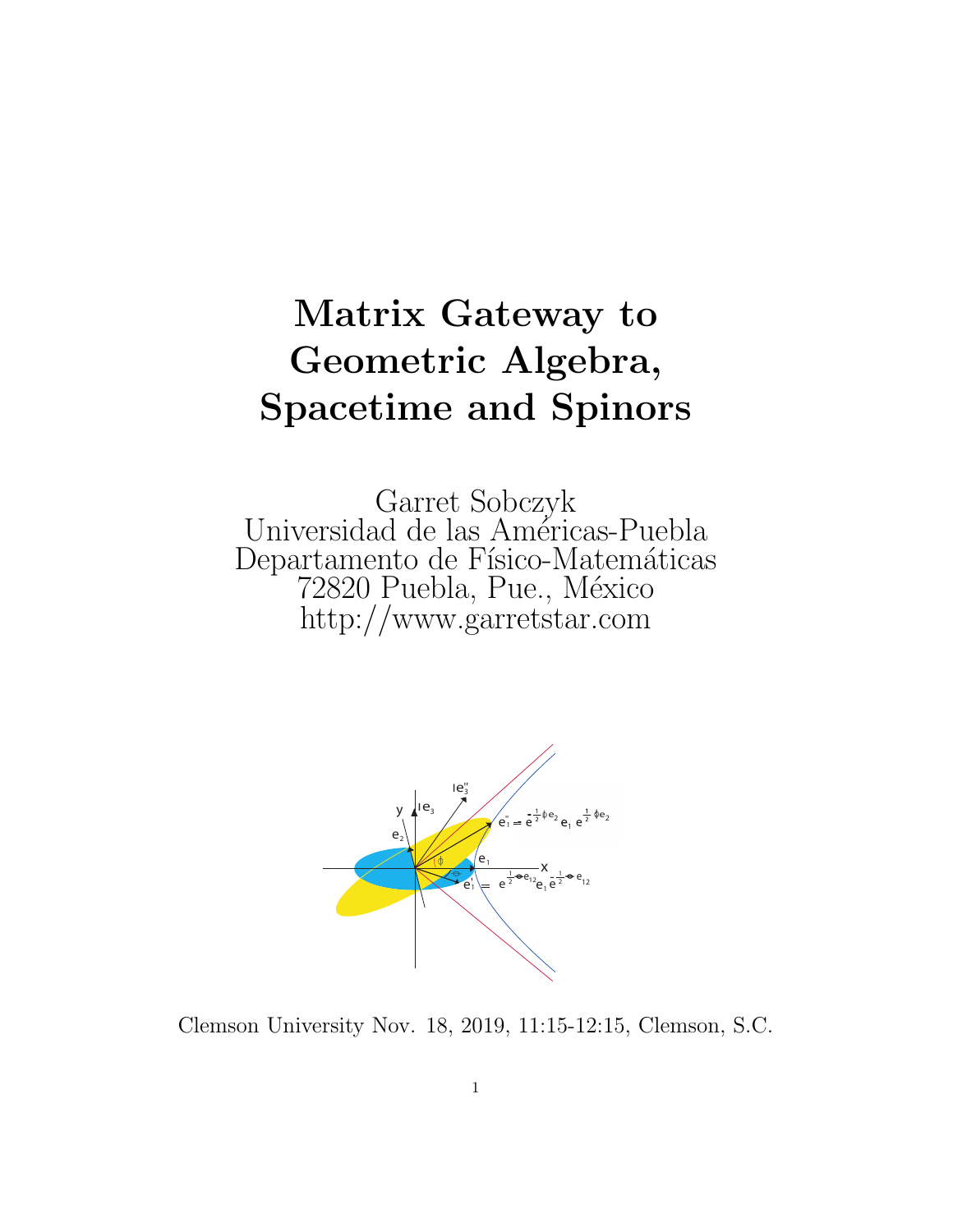#### Matrix Gateway to Geometric Algebra, Spacetime and Spinors

Geometric algebra has been presented in many different guises since its invention by William Kingdon Clifford shortly before his death in 1879. Our guiding principle is that it should be fully integrated into the foundations of mathematics, and in this regard nothing is more fundamental than the concept of number itself. In this book we fully integrate the ideas of geometric algebra directly into the fabric of matrix linear algebra. A geometric matrix is a real or complex matrix which is identified with a unique geometric number. The matrix product of two geometric matrices is just the product of the corresponding geometric numbers. Any equation can be either interpreted as a matrix equation or an equation in geometric algebra, thus fully unifying the two languages. The first 6 chapters provide an introduction to geometric algebra, and the classification of all such algebras. Exercises are provided. The last 3 chapters explore more advanced topics in the application of geometric algebras to Pauli and Dirac spinors, special relativity, Maxwells equations, quaternions, split quaternions, and group manifolds. They are included to highlight the great variety of topics that are imbued with new geometric insight when expressed in geometric algebra. The usefulness of these later chapters will depend on the background and previous knowledge of the reader. Matrix Gateway to Geometric Algebra will be of interest to undergraduate and graduate students in mathematics, physics and the engineering sciences, who are looking for a unified treatment of geometric ideas arising in these areas at all levels. It should also be of interest to specialists in linear and multilinear algebra, and to mathematical historians interested in the development of geometric number systems.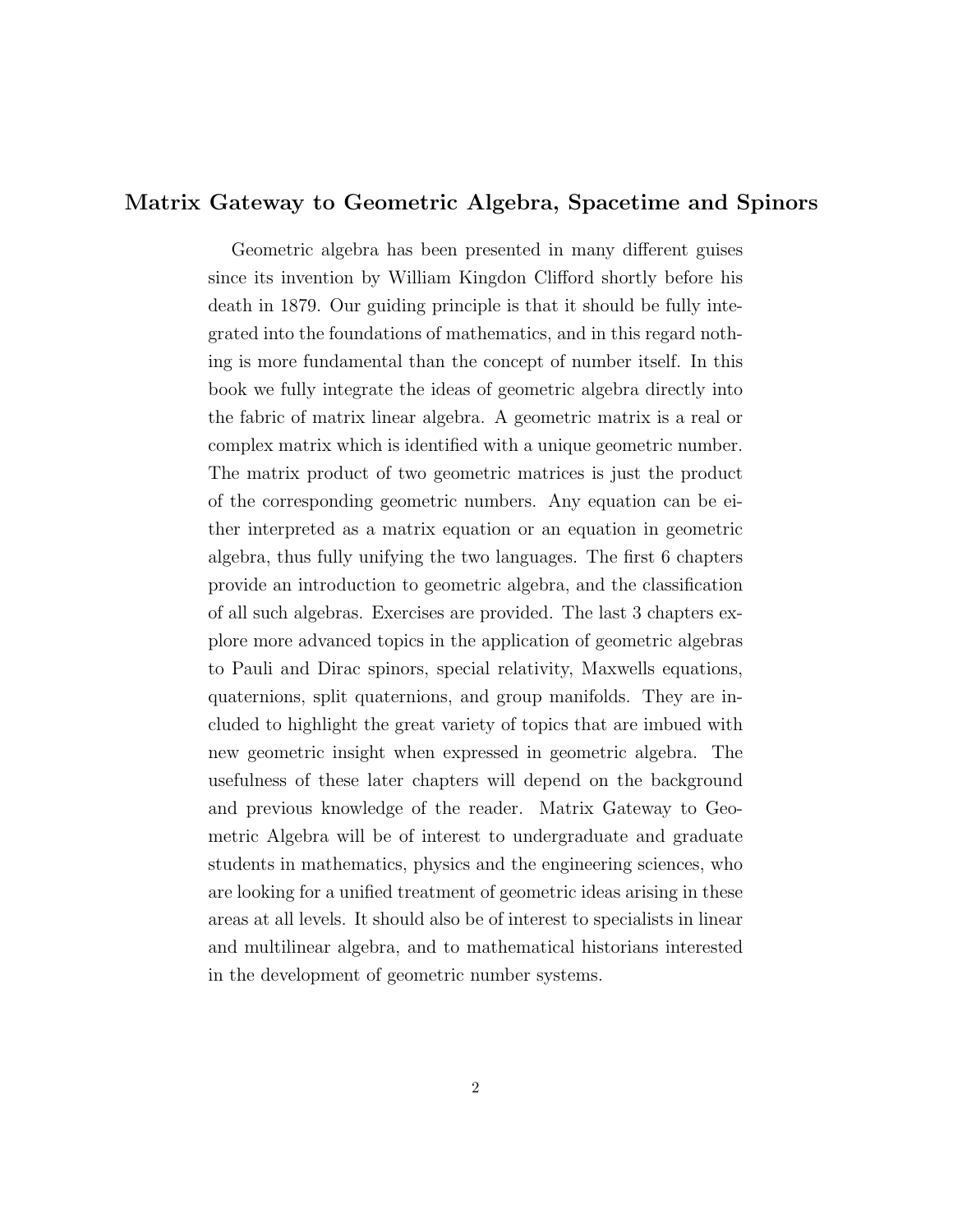### Complex and Hyperbolic Numbers



Euclidean plane, Hyperbolic plane

 $z = x + iy$ ,  $w = x + uy$ ,

where

 $i^2 = -1$ , and  $u^2 = 1$ .

 $e^{i\theta} = \cos\theta + i\sin\theta, e^{\phi u} = \cosh\phi + u\sinh\phi.$  $e^{i\theta_1}e^{i\theta_2}=e^{i(\theta_1+\theta_2)},e^{u\phi_1}e^{u\phi_2}=e^{u(\phi_1+\phi_2)}$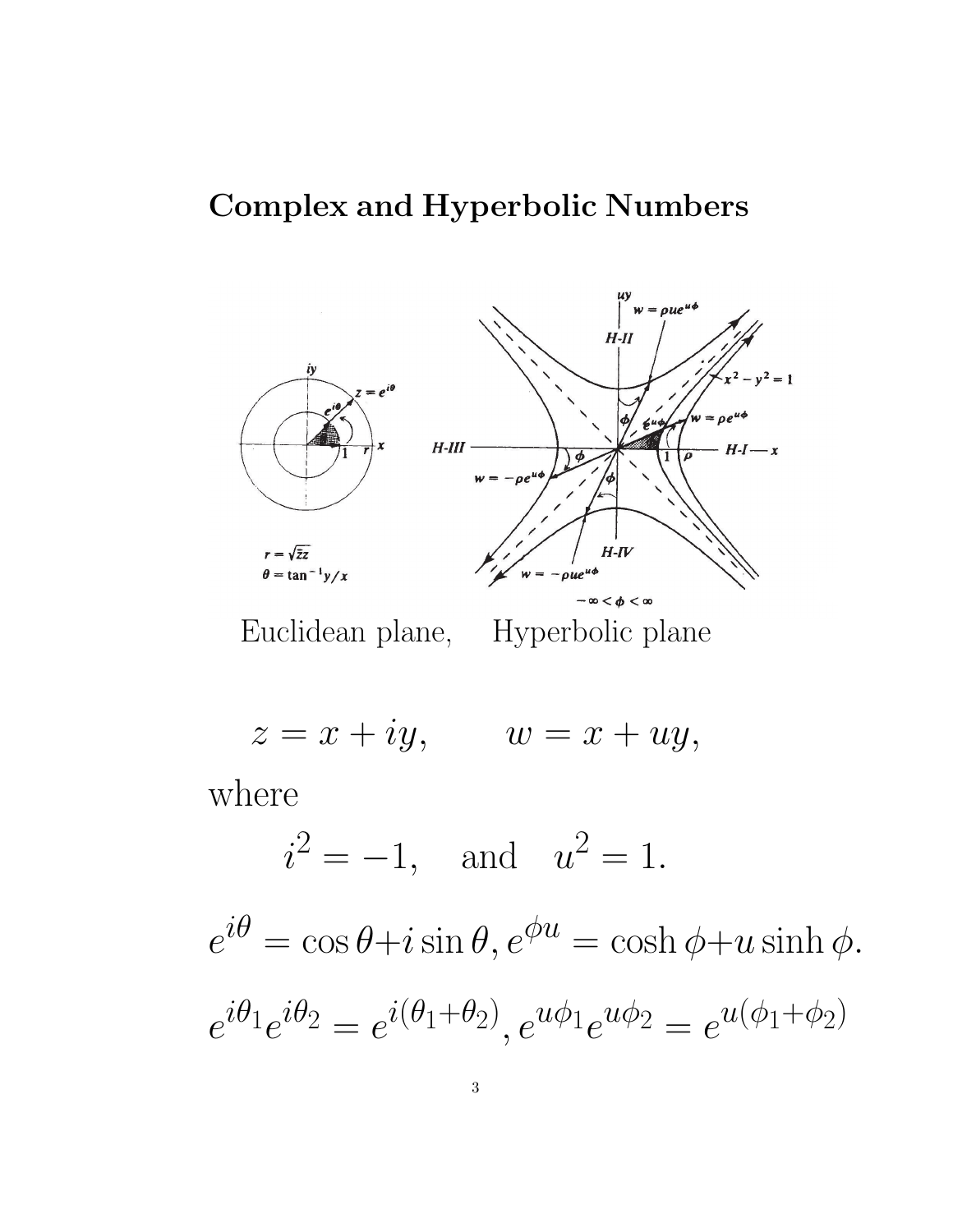### Real New Numbers  $\mathbb{R} \to \mathbb{R}(\mathbf{a}, \mathbf{b})$

Real numbers R, complex numbers C, and hyperbolic numbers H.

 $\mathbb{R} \longrightarrow \mathbb{C}$  and  $\mathbb{R} \longrightarrow \mathbb{H}$ 

Let  $\bf{a}$  and  $\bf{b}$  be two new numbers satisfying the Basic Rules 1)  $\mathbf{a}^2 = 0 = \mathbf{b}^2$  (nilpotents) 2)  $2\mathbf{a} \cdot \mathbf{b} \equiv \mathbf{a} \mathbf{b} + \mathbf{b} \mathbf{a} = 1$  (inner product)

Table 1: Multiplication Table.  $|a|b|ab|ba$  $\mathbf{a} \, \left| \begin{array}{c|c} 0 & \mathbf{a} \end{array} \right|$  ab  $\left| \begin{array}{c|c} 0 & \mathbf{a} \end{array} \right.$  $\mathbf{b}$   $\vert$   $\mathbf{ba} \vert$   $\vert 0 \vert$   $\vert$   $\mathbf{b} \vert$   $\vert 0$  $\mathbf{a} \mathbf{b} \parallel \mathbf{a} \parallel 0 \parallel \mathbf{a} \mathbf{b} \parallel 0$  $\mathbf{ba} \mid 0 \,\mid\, \mathbf{b} \mid 0 \,\mid \mathbf{ba}$ 

$$
\mathbf{aba} = (1 - \mathbf{ba})\mathbf{a} = \mathbf{a}
$$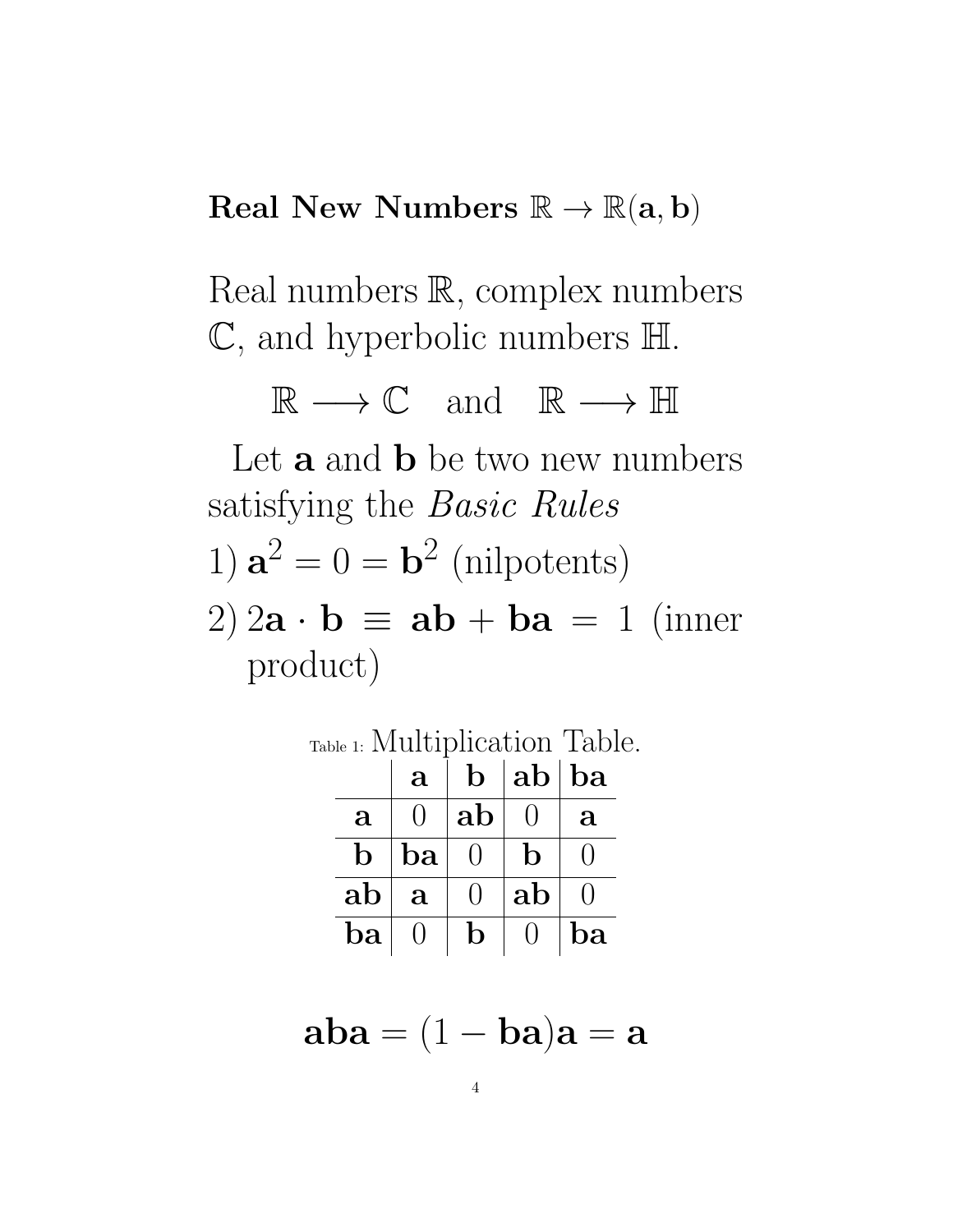Real numbers  $\mathbb R$  extended to  $\mathbb R(\mathbf a, \mathbf b)$ .

$$
X \in \mathbb{R}(\mathbf{a}, \mathbf{b}) \iff
$$

$$
X = (\mathbf{ba} \quad \mathbf{a}) \begin{pmatrix} x_{11} & x_{12} \\ x_{21} & x_{22} \end{pmatrix} \begin{pmatrix} \mathbf{ba} \\ \mathbf{b} \end{pmatrix}
$$

 $= x_{11}$ ba +  $x_{21}$ a +  $x_{12}$ b +  $x_{22}$ ab We say that  $[X] = \begin{pmatrix} x_{11} & x_{12} \\ x_{21} & x_{22} \end{pmatrix}$ is the matrix of  $X$ .



Lorentzean plane  $\mathbb{R}^{1,1} = span_{\mathbb{R}}\{\mathbf{e}, \mathbf{f}\}\$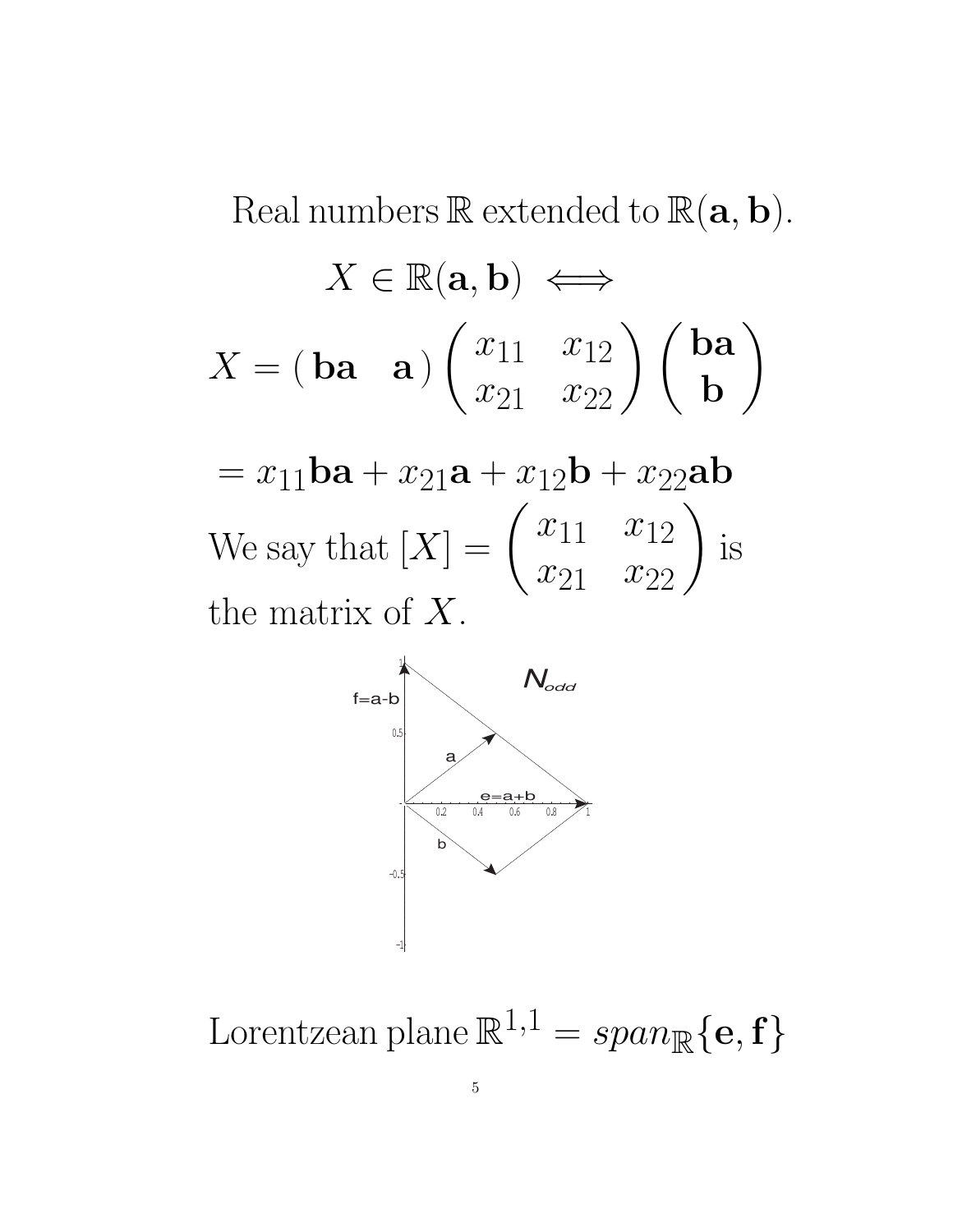

Hyperbolic number plane  $ab + ba = 1$  and  $ab - ba = u$ ⇐⇒  $(ab)^2 = ab(1 - ba) = ab$  $(ba)^2 = ba(1 - ab) = ba$ ab and ba are idempotents.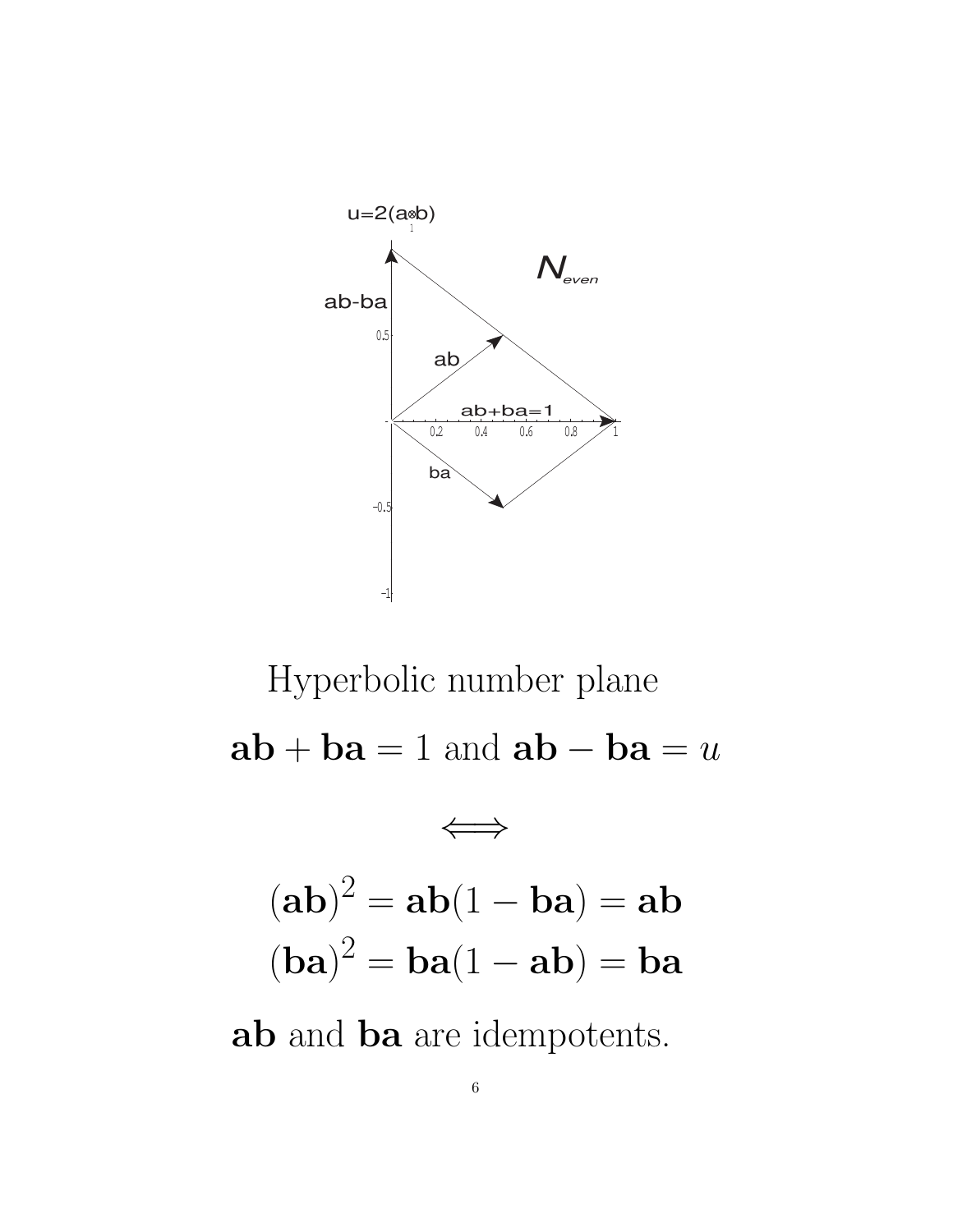Geometry of  $\mathbb{R}(\mathbf{a},\mathbf{b})$ Given  $X = (\textbf{ba} \quad \textbf{a}) [X]$  ba b  $\setminus$  $\in \mathbb{R}(\mathbf{a},\mathbf{b}).$  $tr(X) := X + X^* = trace[X]$ 

and

$$
\det X = XX^* = \det[X],
$$

where

$$
X = \alpha + \mathbf{v}, \ X^* = \alpha - \mathbf{v}
$$
  
for 
$$
\alpha = \frac{1}{2}tr(X) = (x_{11} + x_{22}),
$$

$$
\mathbf{v} = x_{21}\mathbf{a} + x_{12}\mathbf{b} + (x_{11} - x_{22})\mathbf{b} \wedge \mathbf{a},
$$
and  

$$
\det X = XX^* = (\alpha + \mathbf{v})(\alpha - \mathbf{v})
$$

$$
= \alpha^2 - \mathbf{v}^2 = x_{11}x_{22} - x_{21}x_{12}.
$$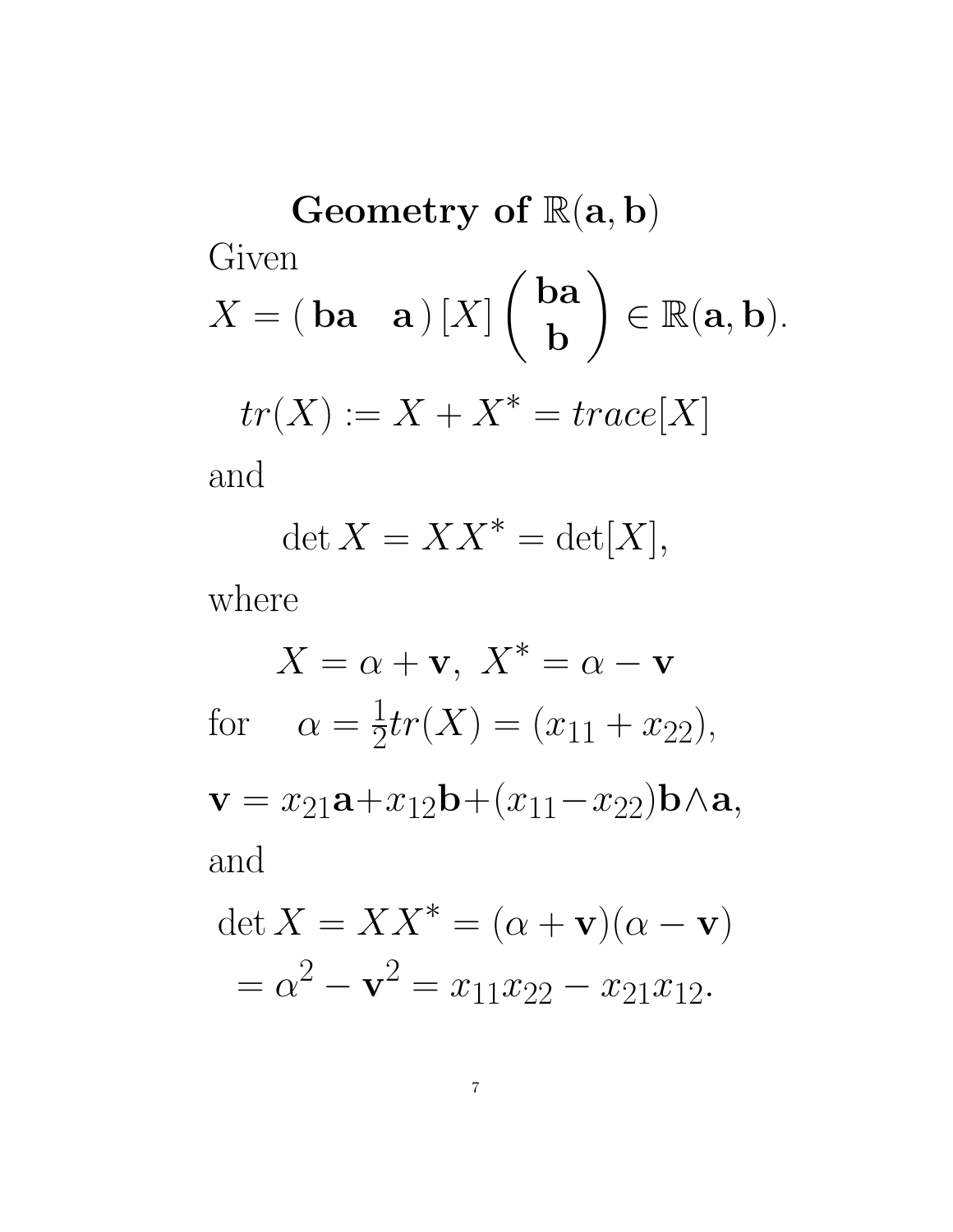Characteristic polynomial of X  $\varphi(\lambda) := (\lambda - \alpha)^2 - \mathbf{v}^2.$ Cayley-Hamilton Theorem  $\varphi(X) = (X - \alpha)^2 - \mathbf{v}^2 = 0.$  $\mathbf{v}^2 = x_{12}x_{21} + (x_{11} - x_{22})^2,$  $X \in \mathbb{R}(\mathbf{a}, \mathbf{b})$  is hyperbolic, parabolic, or Euclidean if

$$
\mathbf{v}^2 = 0,
$$
  

$$
< 0
$$

respectively. Null cone  $\mathbf{v}^2 = 0$ 



$$
\mathbf{w} = X^{-1} \mathbf{a} X, \ X^{-1} = \frac{X}{X X^*}
$$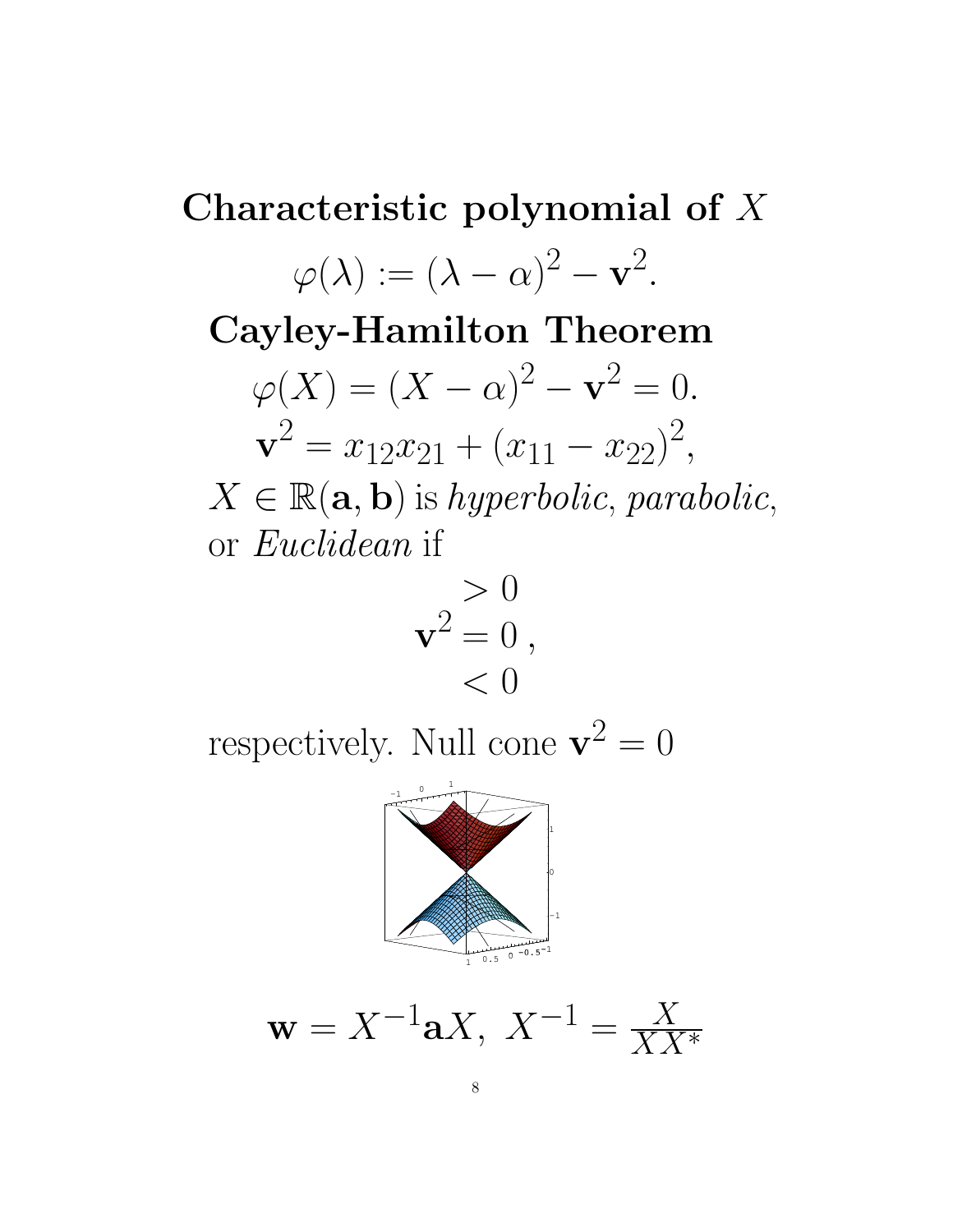**Thm** i) For  $X = \alpha + v$  hyperbolic  $X = \lambda_1 \hat{\mathbf{v}}_+ + \lambda_2 \hat{\mathbf{v}}_$ for real eigenvalues  $\lambda_1 = \alpha +$  $\sqrt{\mathbf{v}^2}, \lambda_2 = \alpha +$  $\sqrt{\mathbf{v}^2},$ and eigenpotents (idempotents)  $\hat{\mathbf{v}}_{\pm}=$ 1 2  $(1 \pm \hat{\mathbf{v}}), \ \hat{\mathbf{v}} \equiv$ v  $|\mathbf{v}|$ . ii) For  $X = \alpha + \mathbf{n}$  parabolic  $X = \alpha + \mathbf{n}$ , where  $\mathbf{n}^2 = 0$ . iii) For  $X = \alpha + v$  Euclidean  $X = \lambda_1 \hat{\mathbf{v}}_+ + \lambda_2 \hat{\mathbf{v}}_$ for complex eigenvalues  $\lambda_1 = \alpha +$  $\sqrt{\mathbf{v}^2}, \lambda_2 = \alpha +$  $\sqrt{\mathbf{v}^2},$ and eigenpotents (idempotents)  $\hat{\mathbf{v}}_{\pm}=$ 1 2  $(1 \pm i\hat{\mathbf{v}}), \ \hat{\mathbf{v}} \equiv$ v  $|\mathbf{v}|$ .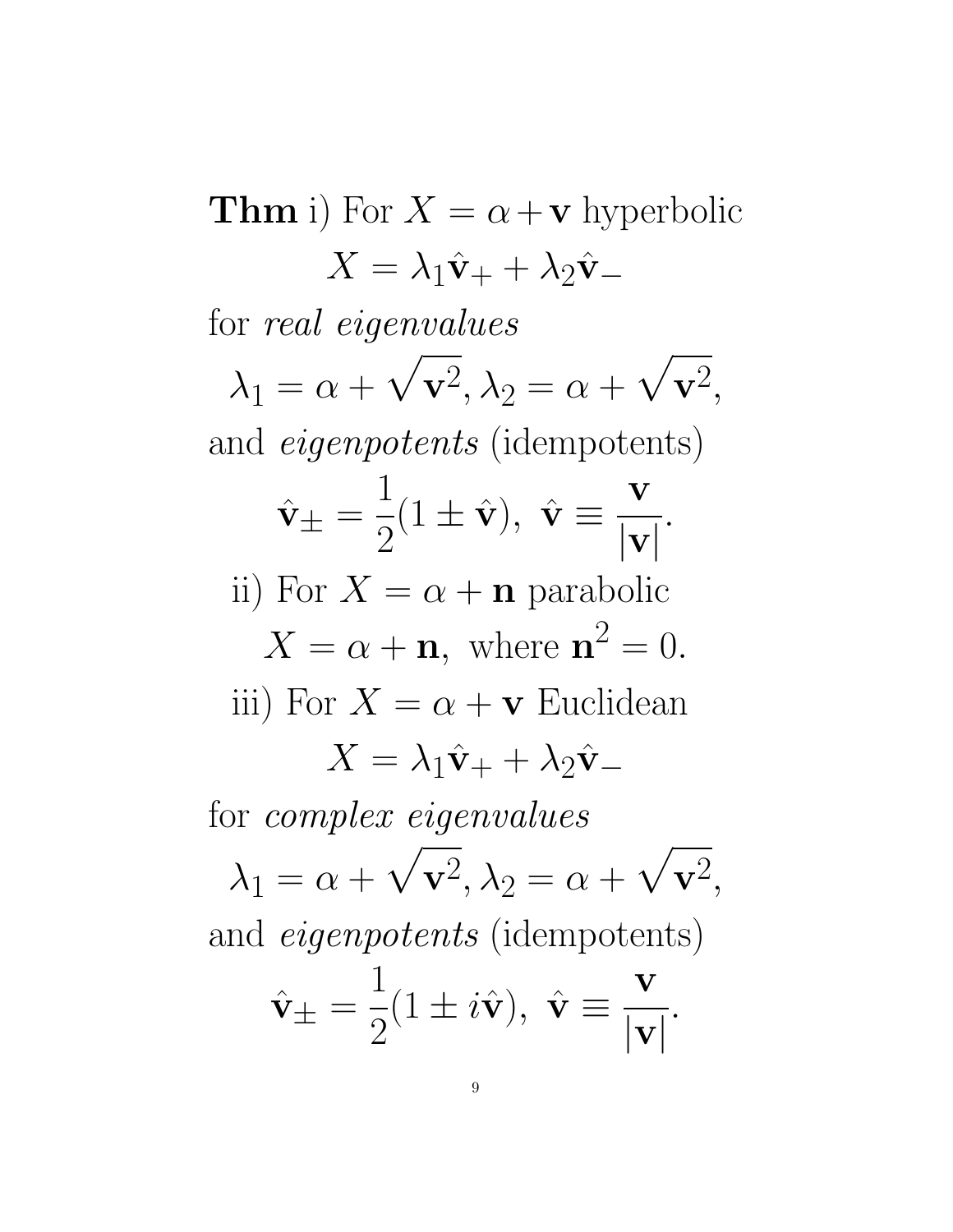## Geometric algebras of  $2\times 2$  matrices i)  $\mathbb{G}_{1,1} := \mathbb{R}(\mathbf{e}, \mathbf{f}) \widetilde{=} M_2(\mathbb{R})$  where  $e = a + b$ ,  $f = a - b$ and  $e^2 = 1 = -f^2$ ,  $ef = -fe$ . ii)  $\mathbb{G}_{1,2} := \mathbb{R}(\mathbf{e}, \mathbf{f}, i\mathbf{e}\mathbf{f}) \equiv \mathbb{C}(\mathbf{e}, \mathbf{f}) \widetilde{=} M_2(\mathbb{C})$ where

 $e = a + b$ ,  $f = a - b$ and  $i = ef(ief) = i(ef)^2$  is a trivector.

iii) 
$$
\mathbb{G}_2 := \mathbb{R}(\mathbf{e}, \mathbf{ef}) \widetilde{=} M_{\mathbb{R}}(2) \text{ where}
$$

$$
\mathbf{e} = \mathbf{a} + \mathbf{b}, \quad \mathbf{f} = \mathbf{a} - \mathbf{b}.
$$
  
iv) 
$$
\mathbb{G}_3 := \mathbb{R}(\mathbf{e}, i\mathbf{f}, \mathbf{ef}) \widetilde{=} M_{\mathbb{C}}(2) \text{ where}
$$

$$
\mathbf{e} = \mathbf{a} + \mathbf{b}, \quad \mathbf{f} = \mathbf{a} - \mathbf{b}.
$$
  
Pauli matrices:
$$
[\mathbf{e}] = \begin{pmatrix} 0 & 1 \\ 1 & 0 \end{pmatrix}, [i\mathbf{f}] = \begin{pmatrix} 0 & -i \\ i & 0 \end{pmatrix}, [\mathbf{ef}] = \begin{pmatrix} 1 & 0 \\ 0 & -1 \end{pmatrix}.
$$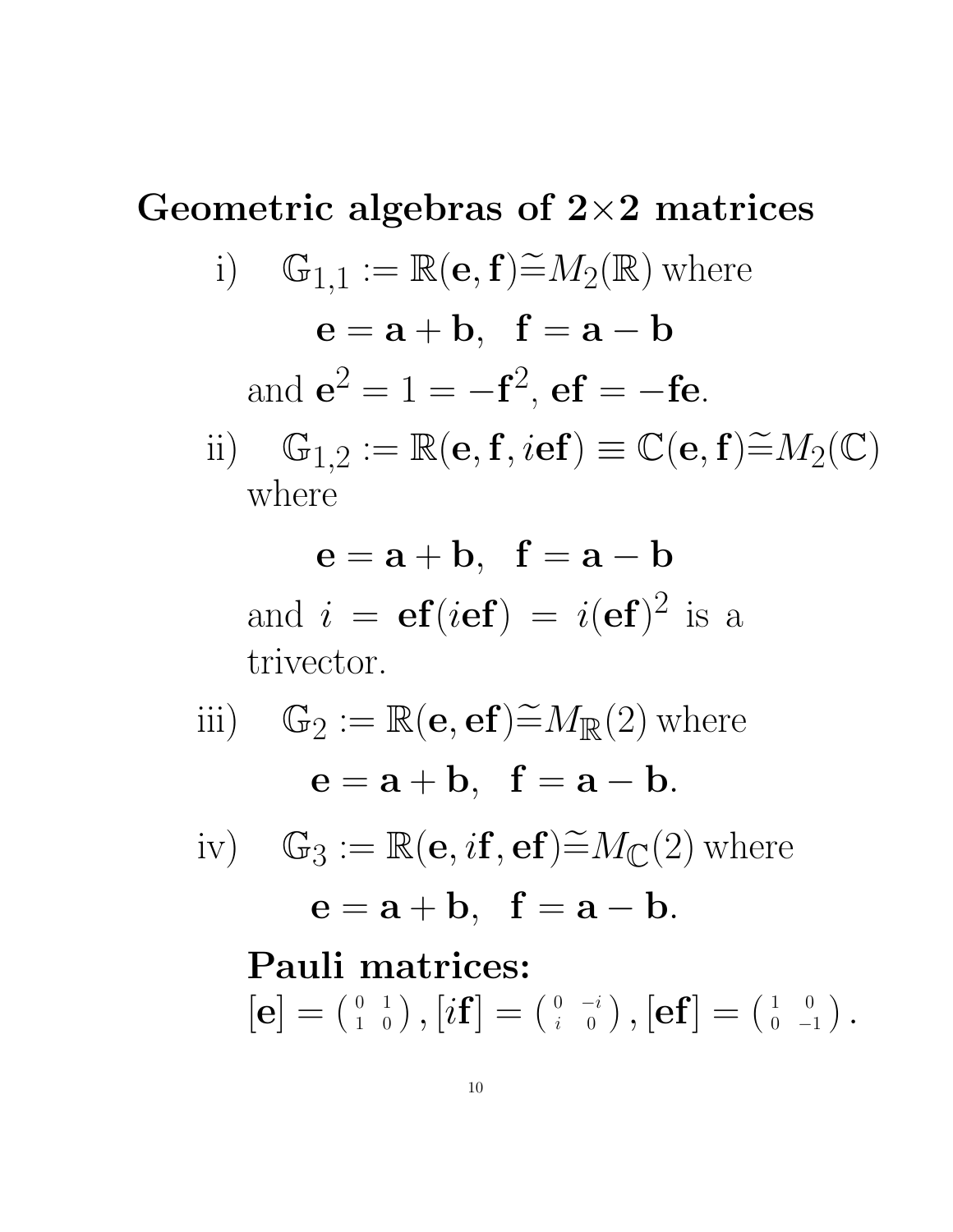# Space-time algebra  $\mathbb{G}_{3,0} = \mathbb{R}(\mathbf{e}_1, \mathbf{e}_2, \mathbf{e}_3),$

where

 $e_1 := e, e_2 := i f, e_3 := e f.$  $y \mid e_3$  $e_1^{\prime} = e^{\frac{1}{2}\phi e_2} e_1 e^{\frac{1}{2}\phi e_2}$  $X = e^{\frac{1}{2}\Theta e_{12}} = 1$ 

Rest frame of an observer (blue)

$$
E:=\{\mathbf{e}_1,\mathbf{e}_2,\mathbf{e}_3\}
$$

Frame of an observer moving at velocity  $\mathbf{v}/c = \mathbf{e}_2 \tanh \phi$  (yellow)  $E'' := {e''_1, e''_2 = e_2, e''_3}$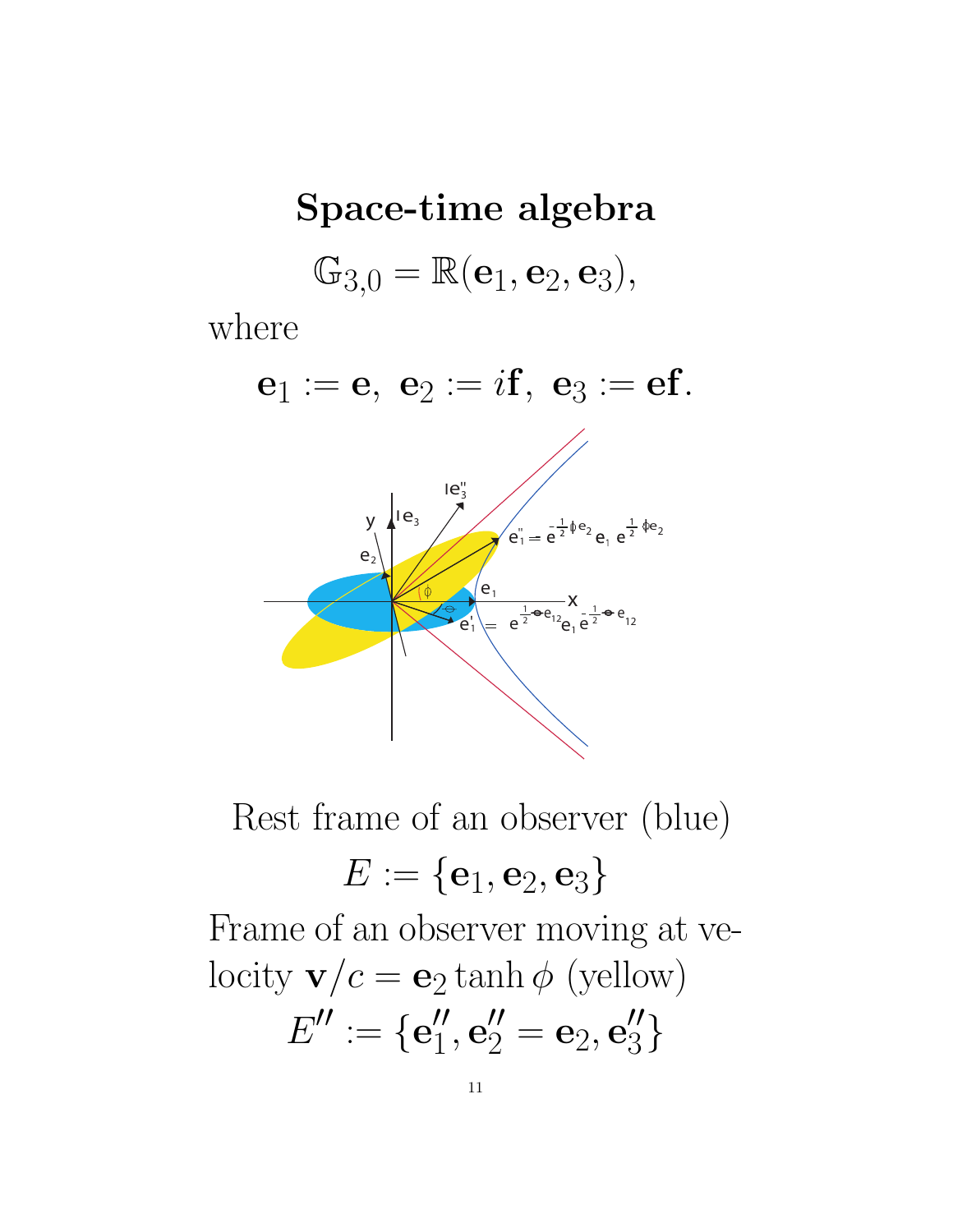



 $\mathbf{x} = x_1 \mathbf{e}_1 + x_2 \mathbf{e}_2 \in \mathbb{R}^2$ ,  $\mathbf{m} = \mathbf{x} + \mathbf{e}_3$ Sphere:

$$
S^2 = \{\hat{\mathbf{a}} \mid \hat{\mathbf{a}}^2 = 1\} \subset \mathbb{R}^3
$$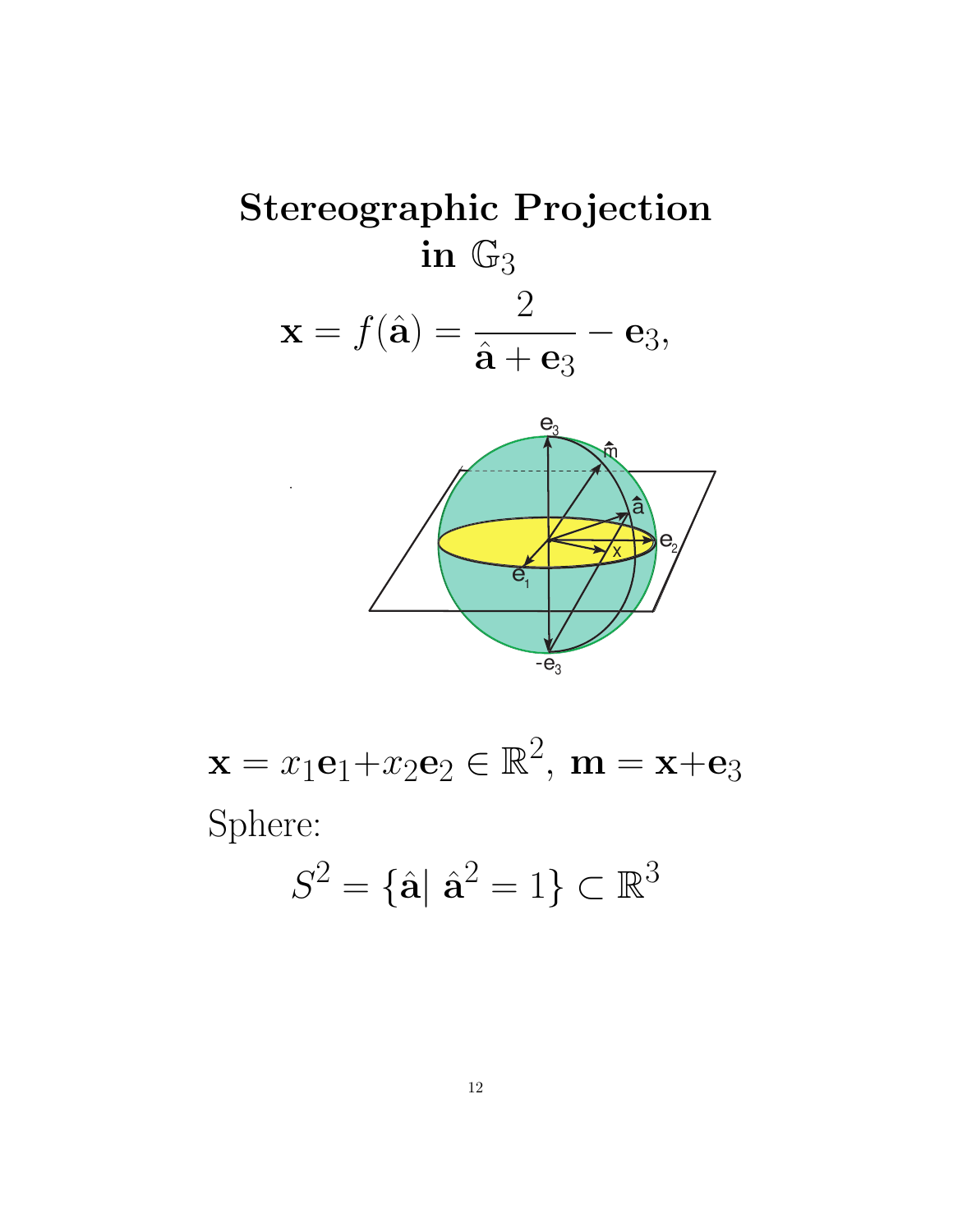**Stereographic Projection**  
\n**in** 
$$
\mathbb{G}_{1,2} = \mathbb{R}(\mathbf{e}_0, \mathbf{f}_1, \mathbf{f}_2)
$$
  
\n $\mathbf{x} = f(\hat{\mathbf{a}}) = \frac{2}{\hat{\mathbf{a}} + \mathbf{e}_0} - \mathbf{e}_0,$ 



 $\mathbf{x} = x_1 \mathbf{f}_1 + x_2 \mathbf{f}_2 \in \mathbb{R}^{0,2}, \ \mathbf{m} = \mathbf{x} + \mathbf{e}_0,$ Hyperboloid

$$
L^2 = \{\hat{\mathbf{a}} \mid \hat{\mathbf{a}}^2 = 1\} \subset \mathbb{R}^{1,2}
$$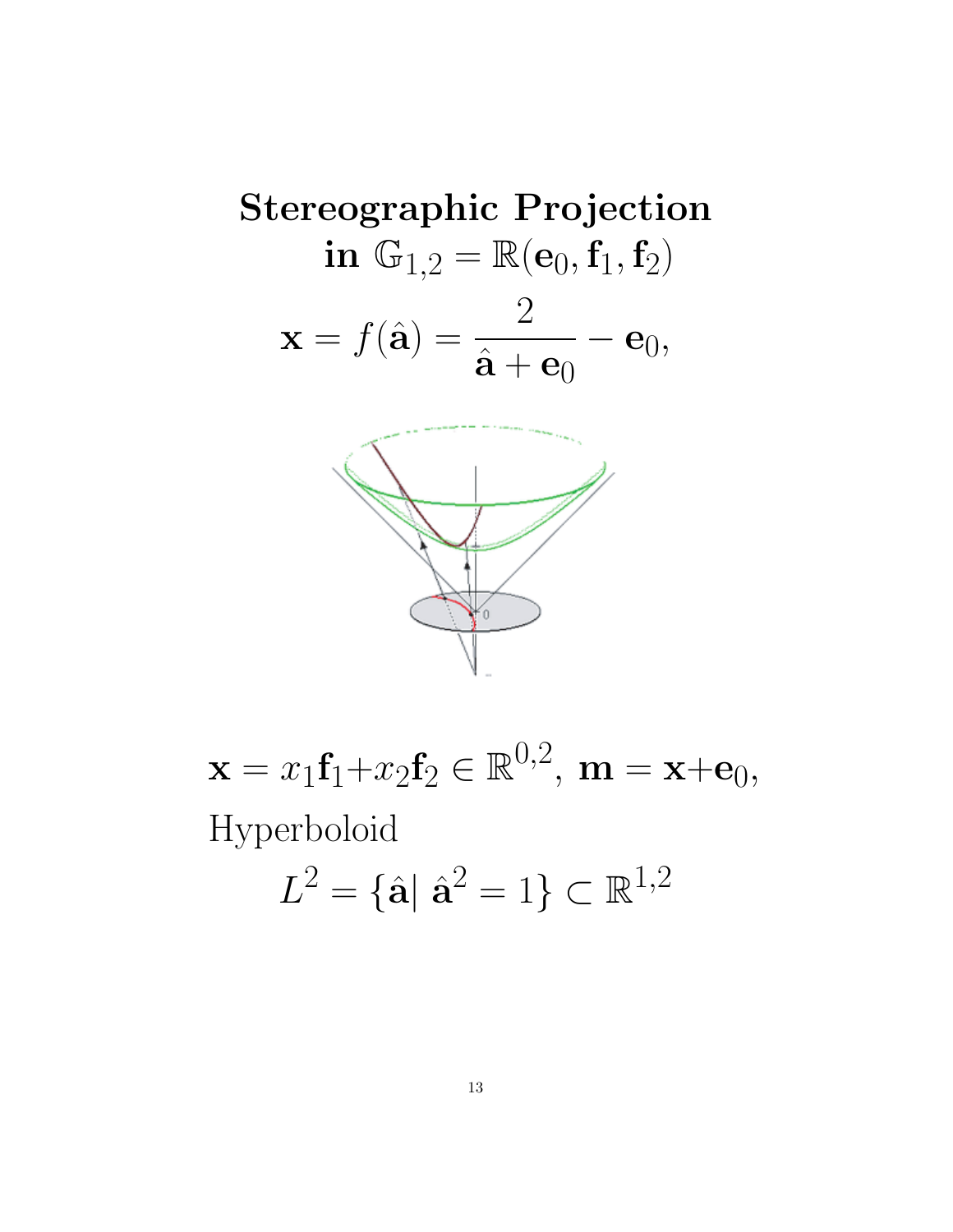### Higher Dimensional Geometric Matrices

Let  $\{a_1, b_1\}$  and  $\{a_2, b_2\}$  be pairs of null vectors satisfying the basic rules defining the real new numbers  $\mathbb{R}(a_1, b_1)$  and  $\mathbb{R}(a_2, b_2)$ . In addition, assume that  $a_i b_k = -b_k a_i$ for all  $i, k = 1, 2$ , anti-commuting, and  $a_i a_k = -a_k a_i$  and  $b_i b_k = -b_k a_i$ for  $i \neq k$ .

Using the *Directed Kronecker Product*,

the canonical null vector basis of  $\mathbb{G}_{2,2}$  over  $\mathbb R$  is

$$
\begin{pmatrix} 1 \\ a_1 \end{pmatrix} \overrightarrow{\otimes} \begin{pmatrix} 1 \\ a_2 \end{pmatrix} u_{12} (1 \quad b_2) \overleftarrow{\otimes} (1 \quad b_1)
$$

$$
= \begin{pmatrix} 1 \\ a_1 \\ a_2 \\ a_{12} \end{pmatrix} u_{12} (1 \quad b_1 \quad b_2 \quad b_{21})
$$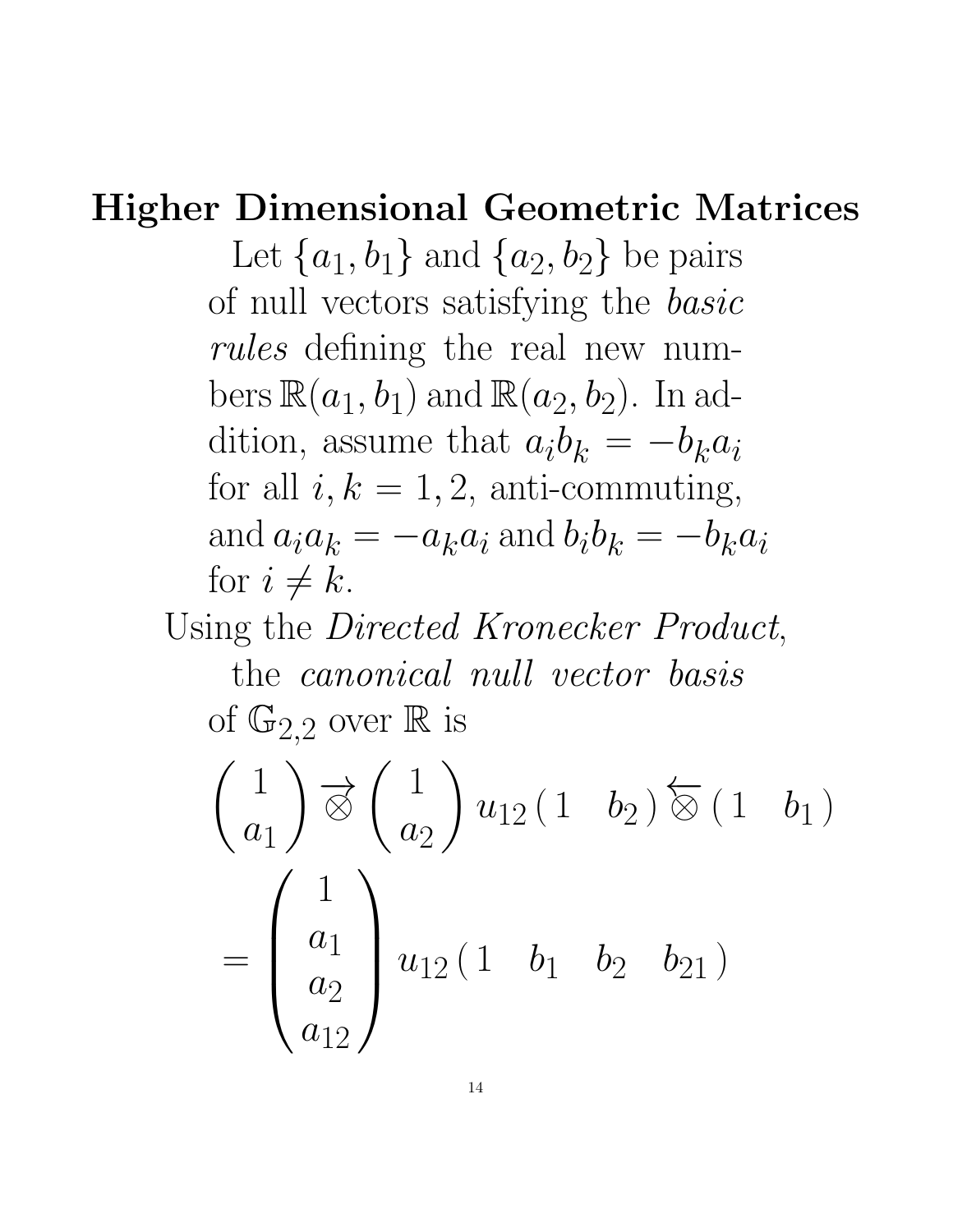$$
= \begin{pmatrix} u_{12} & b_1 u_2 & b_2 u_1 & b_{21} \\ a_1 u_2 & u_1^{\dagger} u_2 & a_1 b_2 & -b_2 u_1^{\dagger} \\ a_2 u_1 & a_2 b_1 & u_1 u_2^{\dagger} & b_1 u_2^{\dagger} \\ a_{12} & -a_2 u_1^{\dagger} & a_1 u_2^{\dagger} & u_1^{\dagger} \\ \end{pmatrix}.
$$
  
\nGiven a geometric number  $g \in$   
\n
$$
\mathbb{G}_{2,2},
$$
  
\n
$$
g = (1 \quad a_1 \quad a_2 \quad a_{12}) u_{12}[g] \begin{pmatrix} 1 \\ b_1 \\ b_2 \\ b_21 \end{pmatrix},
$$

where  $[g]$  is the real matrix of  $g$ .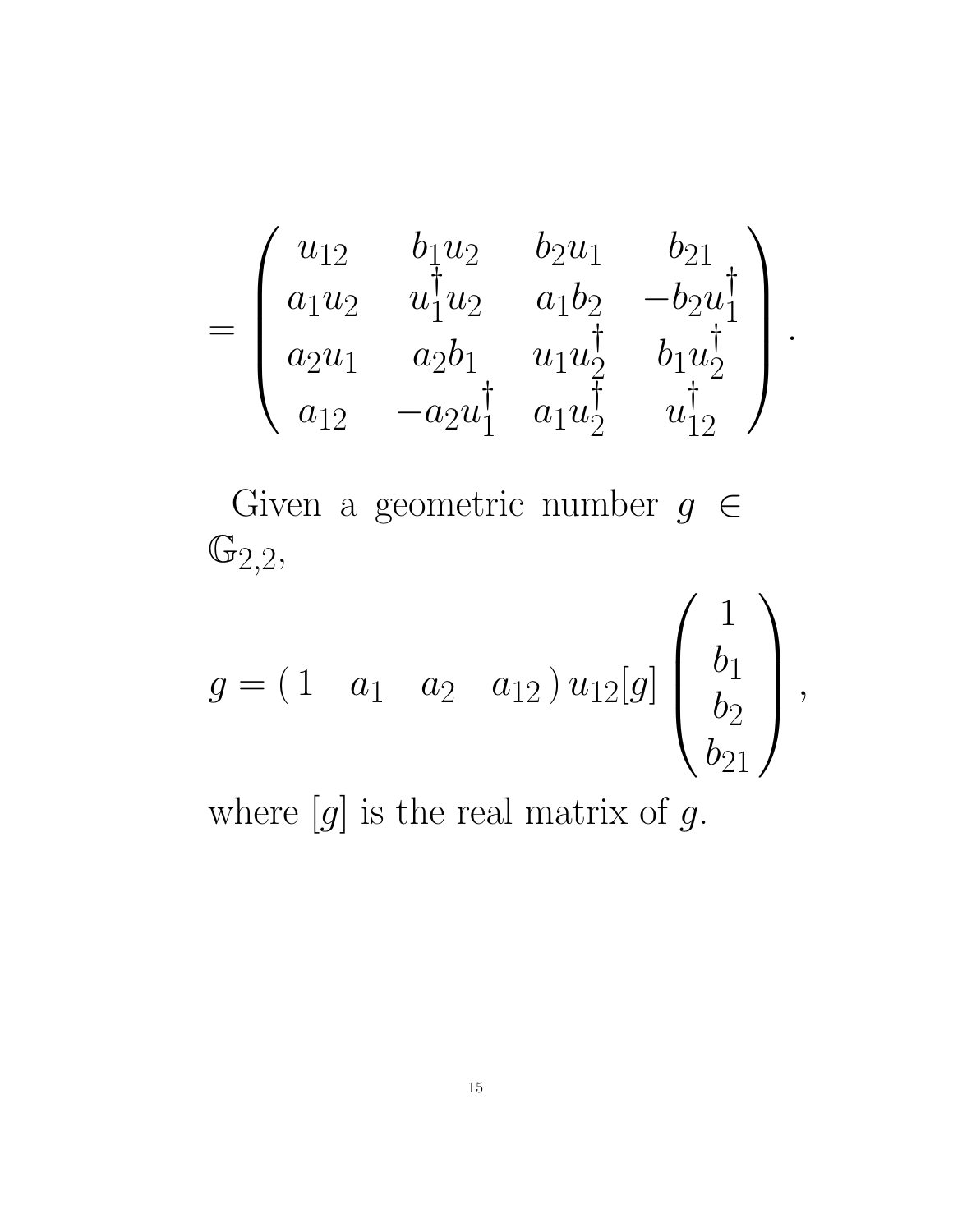For 
$$
g \in \mathbb{G}_{2,3} = \mathbb{R}(e_1, e_2, f_1, f_2, f_3)
$$
,  
for  $e_k = a_k + b_k$  and  $f_k = a_k - b_k$ ,  
 $g = (1 \quad a_1 \quad a_2 \quad a_{12}) u_{12}[g] \begin{pmatrix} 1 \\ b_1 \\ b_2 \\ b_21 \end{pmatrix}$ ,

where  $[g]$  is the complex matrix of g, for  $i = e_1 f_1 e_2 f_2 f_3$ .

$$
[a_1] = \begin{pmatrix} 1_{21} \\ 1_{43} \end{pmatrix} = \begin{pmatrix} 0 & 0 & 0 & 0 \\ 1 & 0 & 0 & 0 \\ 0 & 0 & 0 & 0 \\ 0 & 0 & 1 & 0 \end{pmatrix},
$$

$$
[a_2] = \begin{pmatrix} 1_{31} \\ -1_{42} \end{pmatrix} = \begin{pmatrix} 0 & 0 & 0 & 0 \\ 0 & 0 & 0 & 0 \\ 1 & 0 & 0 & 0 \\ 0 & -1 & 0 & 0 \end{pmatrix},
$$

$$
[b_1] = [a_1]^T, [b_2] = [a_2]^T.
$$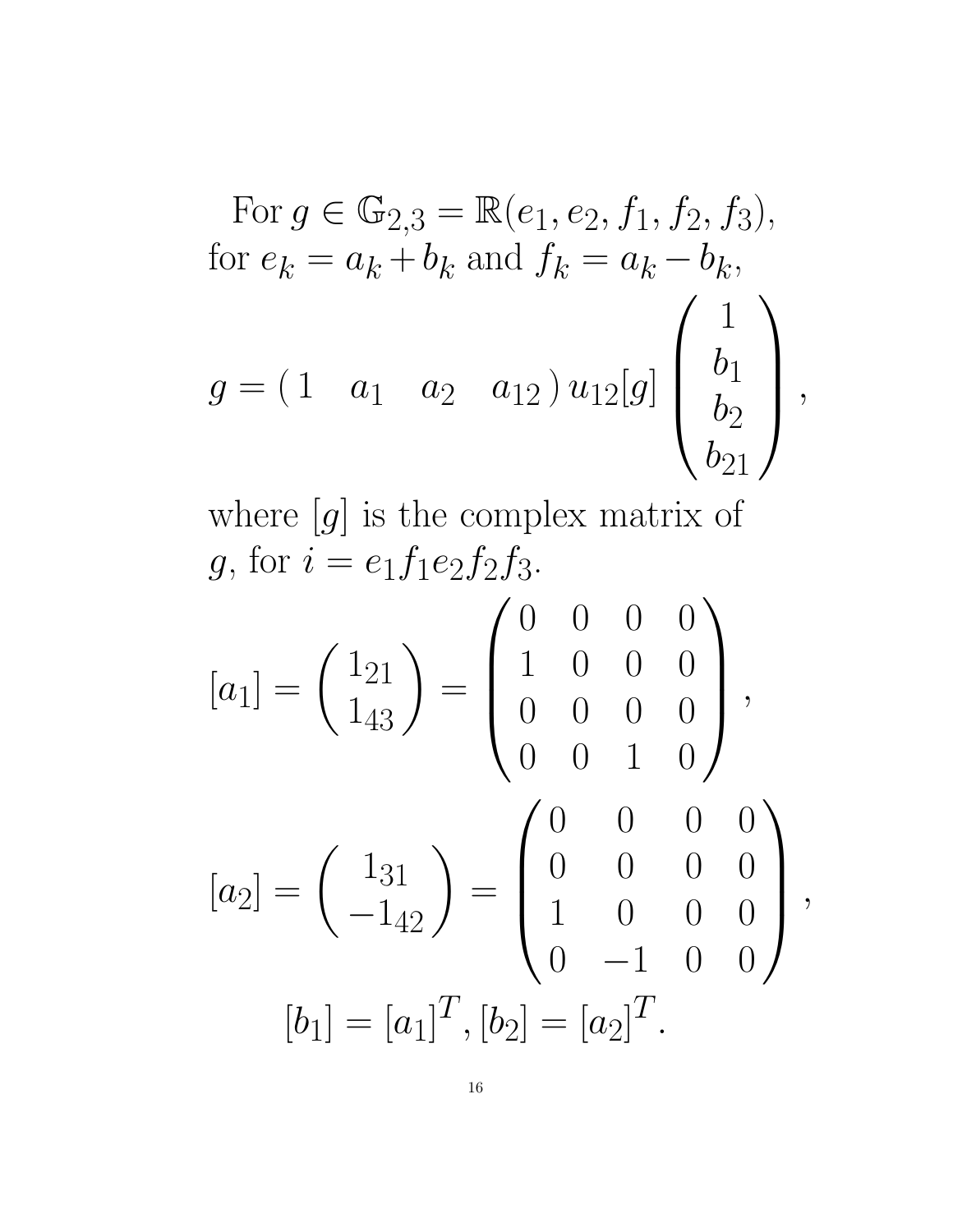More generally, for  $\mathbb{G}_{5,5} \widetilde{=} M_{32}(\mathbb{R})$ and  $\mathbb{G}_{5,6} \widetilde{=} M_{32}(\mathbb{C}),$ 

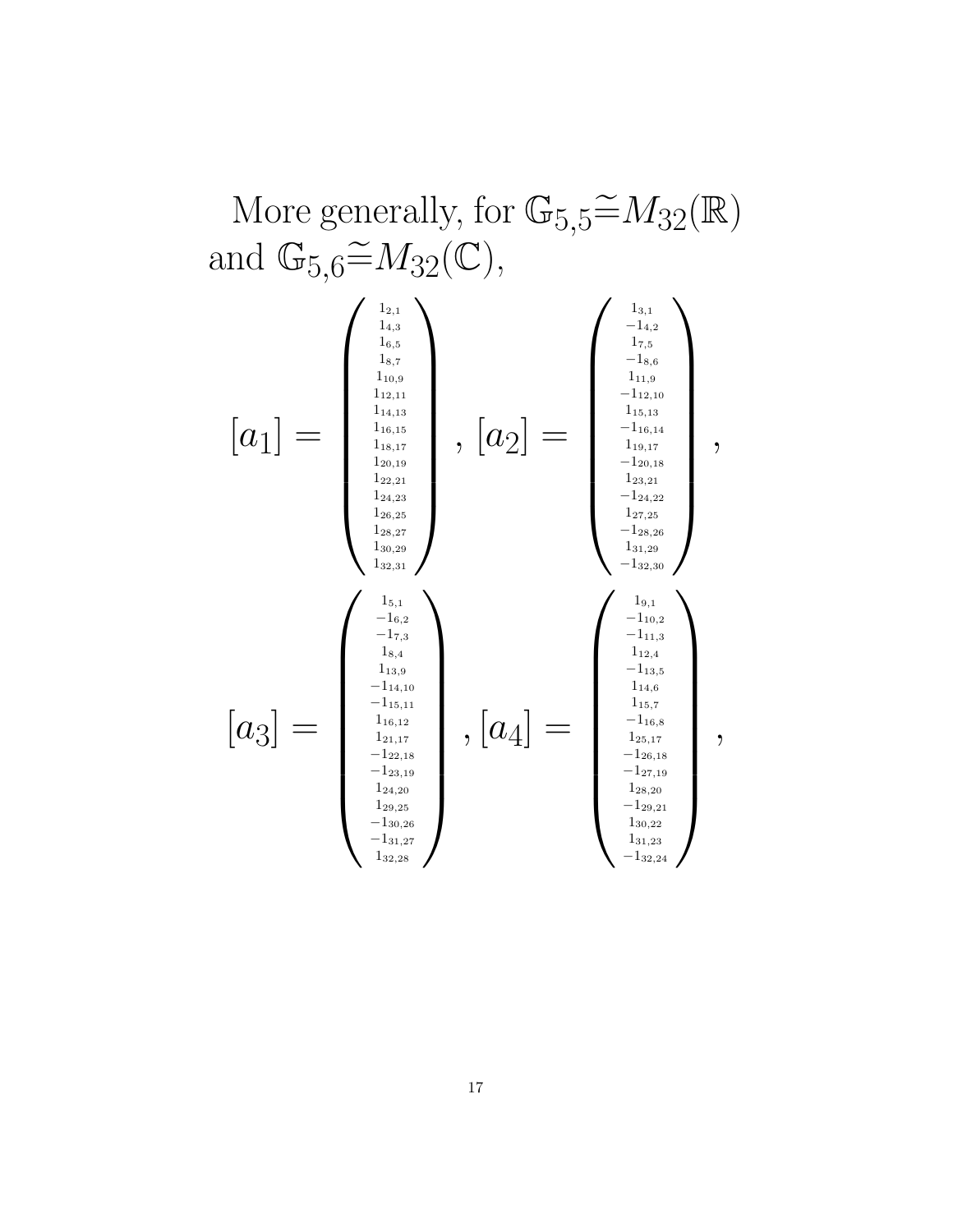$$
[a_{5}] = \begin{pmatrix} \frac{1}{100.4} \\ \frac{1}{100.4} \\ \frac{1}{120.4} \\ \frac{1}{120.4} \\ \frac{1}{120.15} \\ \frac{1}{120.15} \\ \frac{1}{120.15} \\ \frac{1}{120.15} \\ \frac{1}{120.15} \\ \frac{1}{120.15} \\ \frac{1}{120.15} \\ \frac{1}{120.15} \\ \frac{1}{120.15} \\ \frac{1}{120.15} \\ \frac{1}{120.15} \\ \frac{1}{120.15} \\ \frac{1}{120.15} \\ \frac{1}{120.15} \\ \frac{1}{120.15} \\ \frac{1}{120.15} \\ \frac{1}{120.15} \\ \frac{1}{120.15} \\ \frac{1}{120.15} \\ \frac{1}{120.15} \\ \frac{1}{120.15} \\ \frac{1}{120.15} \\ \frac{1}{120.15} \\ \frac{1}{120.15} \\ \frac{1}{120.15} \\ \frac{1}{120.15} \\ \frac{1}{120.15} \\ \frac{1}{120.15} \\ \frac{1}{120.15} \\ \frac{1}{120.15} \\ \frac{1}{120.15} \\ \frac{1}{120.15} \\ \frac{1}{120.15} \\ \frac{1}{120.15} \\ \frac{1}{120.15} \\ \frac{1}{120.15} \\ \frac{1}{120.15} \\ \frac{1}{120.15} \\ \frac{1}{120.15} \\ \frac{1}{120.15} \\ \frac{1}{120.15} \\ \frac{1}{120.15} \\ \frac{1}{120.15} \\ \frac{1}{120.15} \\ \frac{1}{120.15} \\ \frac{1}{120.15} \\ \frac{1}{120.15} \\ \frac{1}{120.15} \\ \frac{1}{120.15} \\ \frac{1}{120.15} \\ \frac{1}{120.15} \\ \frac{1}{120.15} \\ \frac{1}{120.15} \\ \frac{1}{120.1
$$